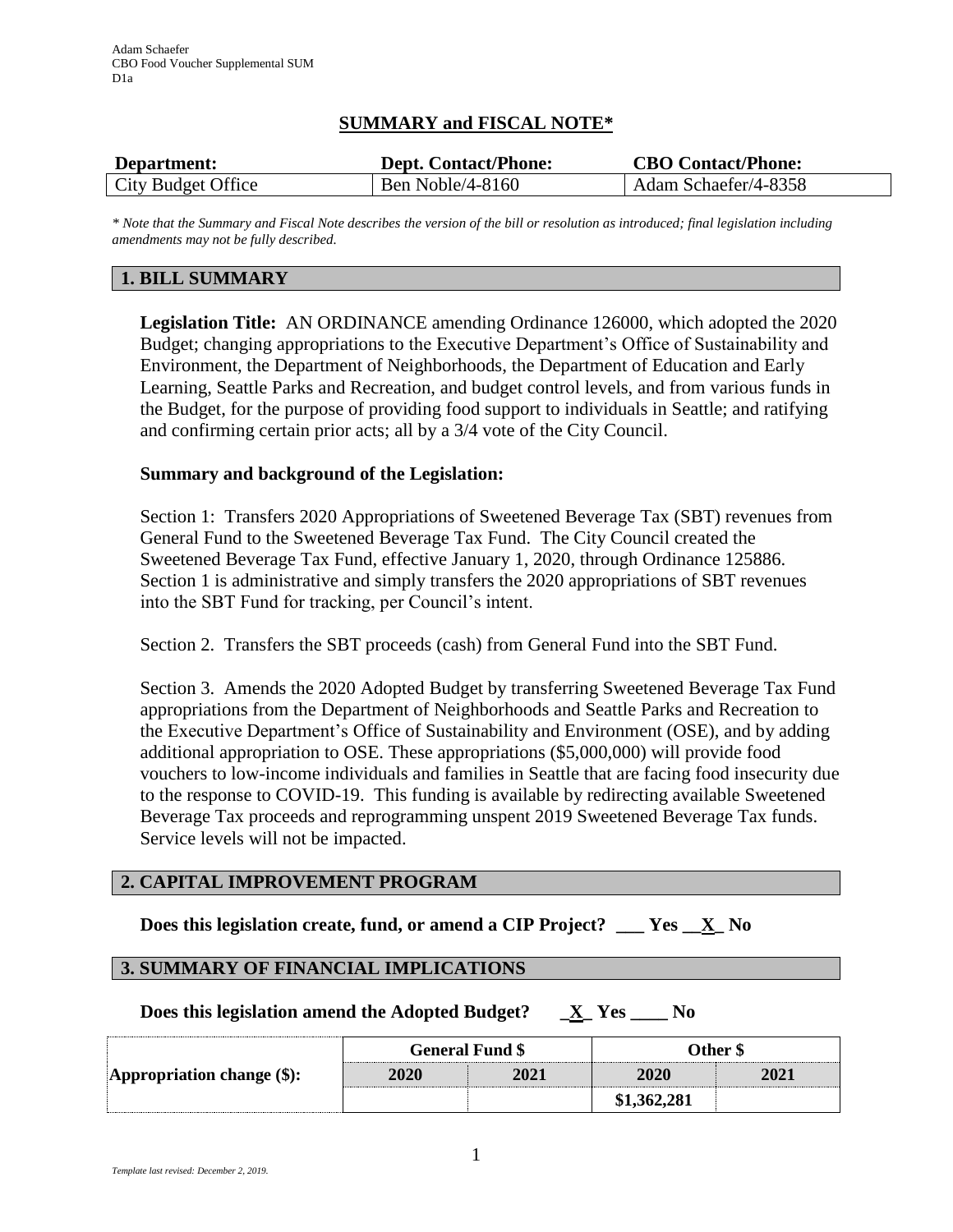|                                   | <b>Revenue to General Fund</b> |      | <b>Revenue to Other Funds</b> |      |
|-----------------------------------|--------------------------------|------|-------------------------------|------|
| Estimated revenue change $(\$)$ : | 2020                           | 2021 | 2020                          | 2021 |
|                                   | <b>No. of Positions</b>        |      | <b>Total FTE Change</b>       |      |
|                                   |                                |      |                               |      |
| <b>Positions affected:</b>        | 2020                           | 2021 | 2020                          | 2021 |

**Does the legislation have other financial impacts to the City of Seattle that are not reflected in the above, including direct or indirect, short-term or long-term costs?** No.

# **Is there financial cost or other impacts of** *not* **implementing the legislation?**

This legislation is designed to support people experiencing food insecurity during a time of economic uncertainty. Without this legislation these people would not receive expanded support.

# **3.a. Appropriations**

# **\_\_X\_ This legislation adds, changes, or deletes appropriations.**

| <b>Fund Name and</b><br>number | <b>Dept</b> | <b>Budget Control</b><br>Level Name/#* | 2020<br>Appropriation<br><b>Change</b> | 2021 Estimated<br>Appropriation<br><b>Change</b> |
|--------------------------------|-------------|----------------------------------------|----------------------------------------|--------------------------------------------------|
| <b>General Fund</b>            | <b>DEEL</b> | Early Learning                         | $(\$2,680,185)$                        |                                                  |
| (00100)                        |             | $(BO-EE-IL100)$                        |                                        |                                                  |
| Sweetened                      | <b>DEEL</b> | Early Learning                         | \$2,680,185                            |                                                  |
| Beverage Tax Fund              |             | (BO-EE-IL100)                          |                                        |                                                  |
| (00155)                        |             |                                        |                                        |                                                  |
| <b>General Fund</b>            | <b>DEEL</b> | Post-Secondary                         | $(\$3,420,871)$                        |                                                  |
| (00100)                        |             | Programs (BO-                          |                                        |                                                  |
|                                |             | EE-IL300)                              |                                        |                                                  |
| Sweetened                      | <b>DEEL</b> | Post-Secondary                         | \$3,420,871                            |                                                  |
| Beverage Tax Fund              |             | Programs (BO-                          |                                        |                                                  |
| (00155)                        |             | EE-IL300)                              |                                        |                                                  |
| <b>General Fund</b>            | Executive   | Office of                              | $(\$204,931)$                          |                                                  |
| (00100)                        | (OSE)       | Sustainability $\&$                    |                                        |                                                  |
|                                |             | Environment                            |                                        |                                                  |
|                                |             | (BO-SE-X1000)                          |                                        |                                                  |
| Sweetened                      | Executive   | Office of                              | \$204,931                              |                                                  |
| Beverage Tax Fund              | (OSE)       | Sustainability $\&$                    |                                        |                                                  |
| (00155)                        |             | Environment                            |                                        |                                                  |
|                                |             | (BO-SE-X1000)                          |                                        |                                                  |
| Sweetened                      | <b>SPR</b>  | <b>Cost Center M&amp;R</b>             | $(\$265,115)$                          | \$0                                              |
| Beverage Tax Fund<br>(00155)   |             | $(BO-PR-10000)$                        |                                        |                                                  |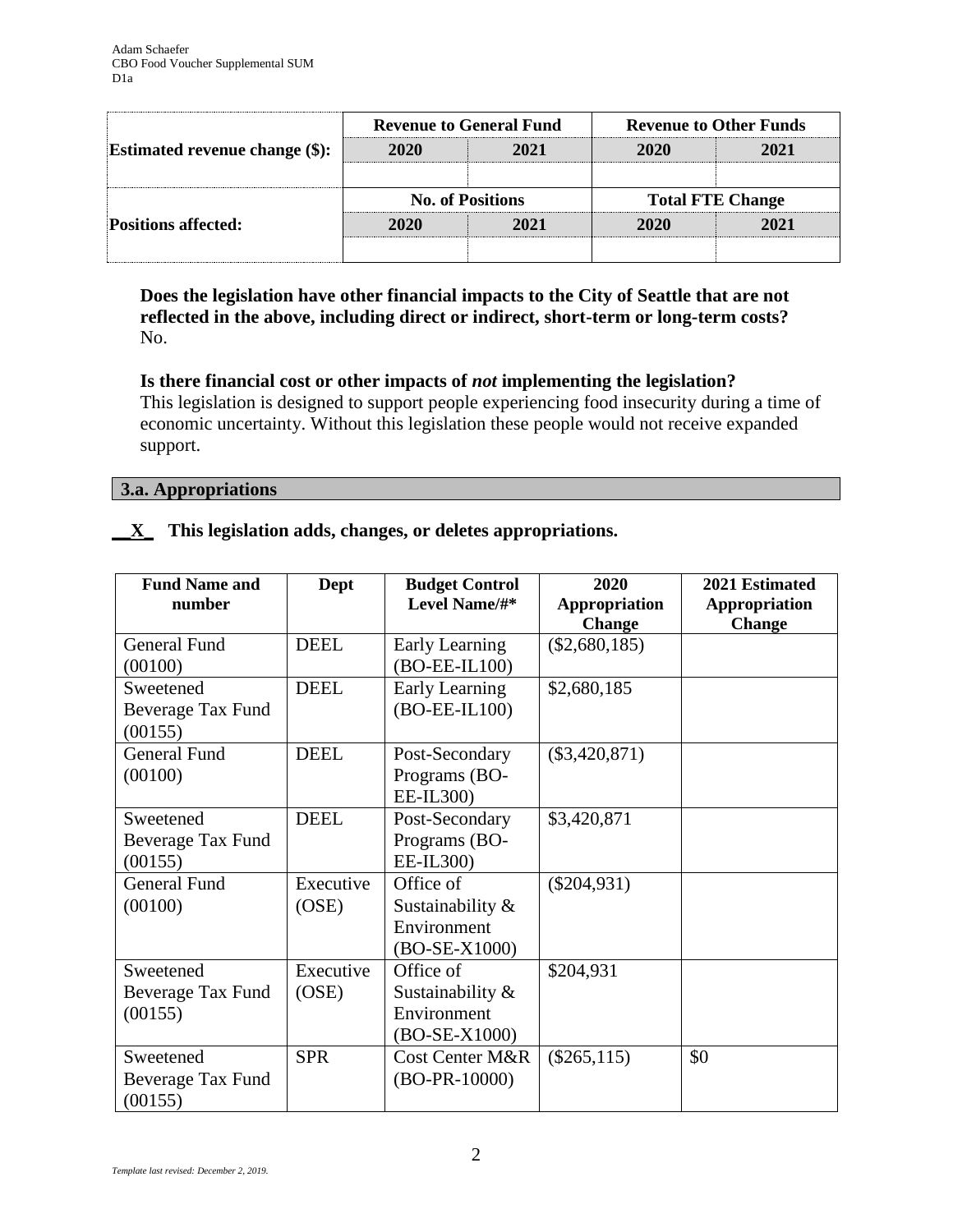| Sweetened         | <b>SPR</b> | Recreation               | (\$147,604)     | \$0 |
|-------------------|------------|--------------------------|-----------------|-----|
| Beverage Tax Fund |            | <b>Facility Programs</b> |                 |     |
| (00155)           |            | (BO-PR-50000)            |                 |     |
| Sweetened         | <b>DON</b> | Community                | $(\$3,225,000)$ | \$0 |
| Beverage Tax Fund |            | Building (BO-            |                 |     |
| (00155)           |            | DN-I3300)                |                 |     |
| Sweetened         | Executive  | Office of                | \$3,637,719     | \$0 |
| Beverage Tax Fund | (OSE)      | Sustainability &         |                 |     |
| (00155)           |            | Environment              |                 |     |
|                   |            | $(BO-SE-X1000)$          |                 |     |
| General Fund      | Executive  | Office of                | \$5,000,000     | \$0 |
| (00100)           | (OSE)      | Sustainability &         |                 |     |
|                   |            | Environment              |                 |     |
|                   |            | $(BO-SE-X1000)$          |                 |     |
| <b>TOTAL</b>      |            |                          | \$1,362,281     | \$0 |

**\****See budget book to obtain the appropriate Budget Control Level for your department.*

# **Is this change one-time or ongoing?**

One time.

### **3.b. Revenues/Reimbursements**

**\_\_\_\_ This legislation adds, changes, or deletes revenues or reimbursements.**

### **3.c. Positions**

**\_\_\_\_ This legislation adds, changes, or deletes positions.**

### **4. OTHER IMPLICATIONS**

- **a. Does this legislation affect any departments besides the originating department?** This legislation impacts the budgets of the Executive Department's Office of Sustainability and Environment, Seattle Parks & Recreation, Department of Education and Early Learning and the Department of Neighborhoods.
- **b. Is a public hearing required for this legislation?** No.
- **c. Does this legislation require landlords or sellers of real property to provide information regarding the property to a buyer or tenant?** No.
- **d. Is publication of notice with** *The Daily Journal of Commerce* **and/or** *The Seattle Times* **required for this legislation?** No.